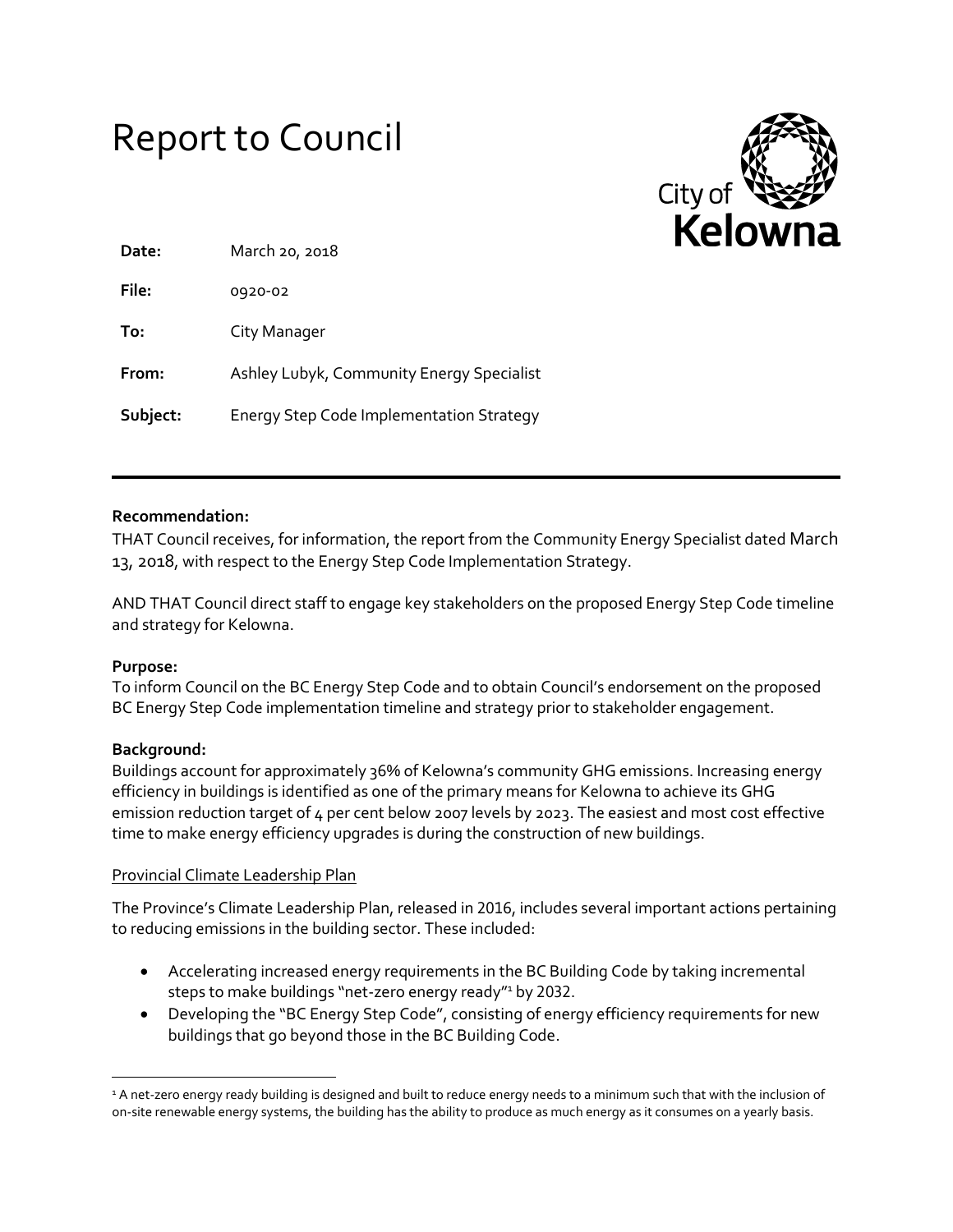# The BC Energy Step Code

The *BC Energy Step Code* is a provincial standard designed to help both local government and industry incrementally move toward a future in which all new construction across the province is "net-zero energy ready" by 2032. A variety of stakeholders were involved in its development, including the Urban Development Institute, Canadian Home Builders Association, BC Hydro, FortisBC, Architectural Institute of BC, the Association of Professional Engineers and Geoscientists of BC, BC Housing, the Local Government Management Association, as well as a number of local governments.

On April 11, 2017, the Province announced its adoption of the *BC Energy Step Code* as a technical regulation. It is currently a voluntary compliance path within the BC Building Code (9.36.6) that establishes a series of measurable, performance-based energy-efficiency targets (or steps) that supports market transformation from the current prescriptive energy-efficiency requirements to netzero energy ready buildings by 2032. The BC Energy Step Code aims to provide consistency across BC by creating a standard set of performance requirements, while offering local governments a simple and effective set of standards to support their energy conservation and greenhouse gas reduction goals.

## Shifting to a Performance-Based Approach

The BC Energy Step Code marks an end to the prescriptive approach. Instead, a building's performance must be proven, demonstrated through whole-building energy modelling and on-site testing to validate how the design, and the constructed building, meet the performance targets associated with each 'Step'. A "performance" approach is inherently flexible, as it simply establishes a performance target and leaves it to the building team to decide how to meet the target in the most efficient and cost effective manner.

## How Many Steps Are There?

 $\overline{\phantom{a}}$ 

The Energy Step Code consists of two broad sets of energy standards that cover:

- "Part 3" buildings large and/or complex buildings such as large multi-family, commercial, and industrial buildings, and
- "Part 9" buildings residential buildings three (3) stories and less, and under 600m<sup>2</sup> building area.<sup>2</sup>

Additionally, the Energy Step Code varies between climate zones. Kelowna is within Climate Zone 5, and currently, for municipalities outside Climate Zone 4 (Lower Mainland and South Vancouver Island), the BC Energy Step Code only applies to Part 9 residential buildings. For Part 9 buildings, there are five performance target steps, each representing a higher level of performance. Steps 1 through 3 represent the Lower Steps, while Steps 4 and 5 form the Upper Steps ([Figure 1](#page-2-0)).

<sup>2</sup> In the future, the Energy Step Code Council will work with stakeholder and experts to develop proposals for Part 3 buildings in other climate zones.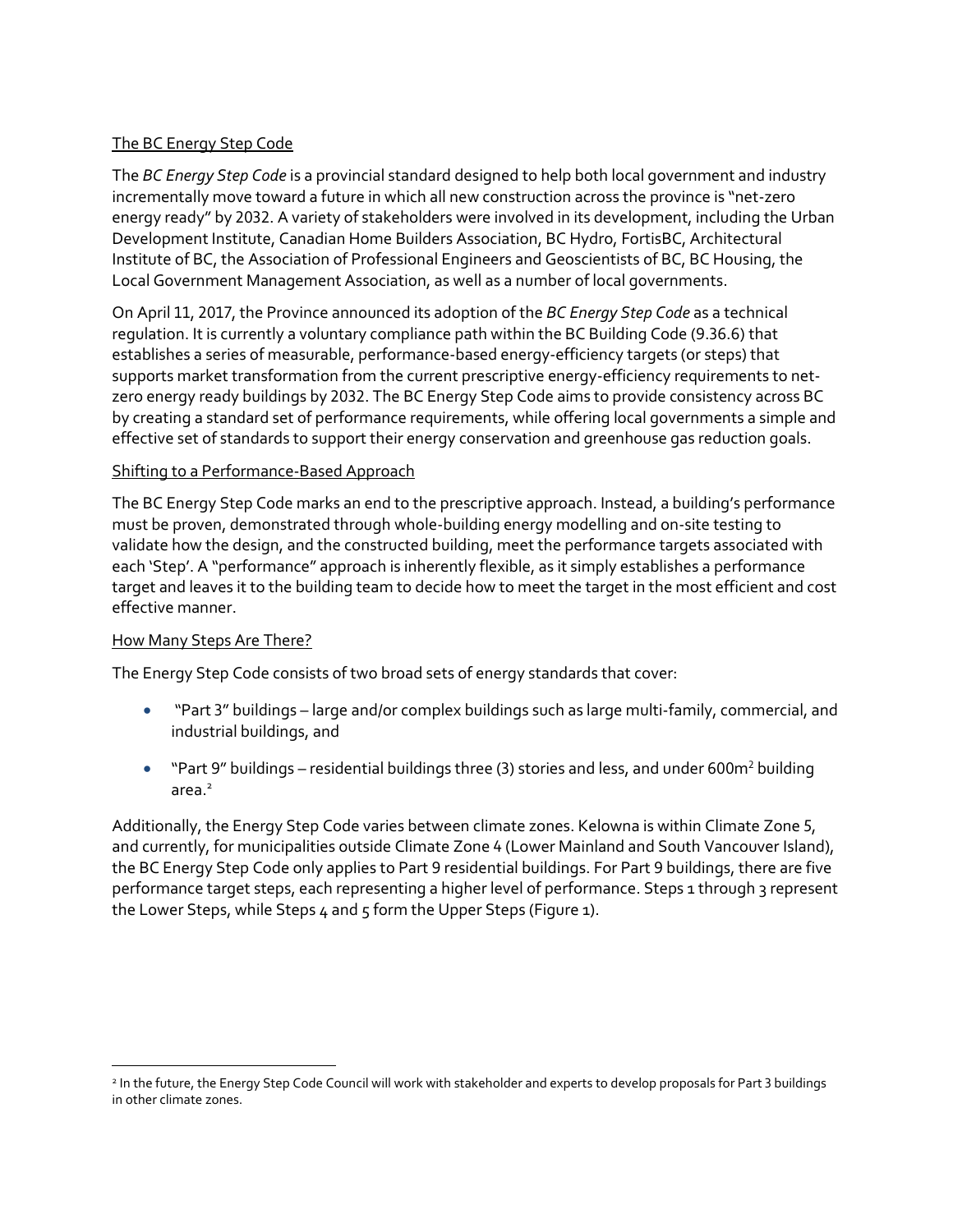

<span id="page-2-0"></span>*Figure 1: 'Steps' for Part 9 buildings.* 

Step 1 is designed to familiarize builders with measuring energy efficiency. Builders will need to use a whole-building energy model to calculate the energy consumption of their buildings as well as have a building airtightness test done. However, the construction of the building remains the same as conventional construction and it only needs to meet the performance of the base BC Building Code. The Step Code forms a framework by which the construction industry can, over time, "step up" the performance of their buildings to the net-zero energy ready level that must be achieved by 2032.

#### How the Energy Step Code can be Used by Local Governments

The BC Energy Step Code policy states that the first three years (2017 to 2020) are to serve as a transition period, during which time the Energy Step Code Council<sup>3</sup> and member organizations will provide support to communities as they learn to apply the regulation. Recognizing that builders, designers, and trades will need time to build capacity to achieve better performing buildings, the Energy Step Code Council recommends that local governments only cite Lower Steps in their policies and regulations (Steps 1 – 3 for Part 9 residential buildings); upper Steps should only be referenced if significant incentives are being offered. Future iterations of the BC Building Code<sup>4</sup> will require Energy Step Code compliance, and this transition period is an opportunity for local governments to be proactive by adopting one or more Steps to enable the local market to mature and to spur increased industry capacity for services and products that support higher performing buildings.

#### Benefits to the City of Kelowna and Community

 $\overline{\phantom{a}}$ 

Showing leadership on the Energy Step Code not only eases the market into an inevitable future, but the City of Kelowna can champion an initiative that supports its Community Climate Action Plan and Official Community Plan through reduced greenhouse gas emissions and energy use, and its Healthy

<sup>3</sup> The Energy Step Code Council (ESCC) is comprised of associations representing industry professions and trades, local government and public sector organizations, and utilities and consumer interests. Its role is to build consensus between stakeholders and to support a smooth transition to BC Energy Step Code implementation.

<sup>4</sup> The BC Building Code will be updated two or three times prior to 2032, and the Province will most likely move up the steps with each of the Building Code iterations.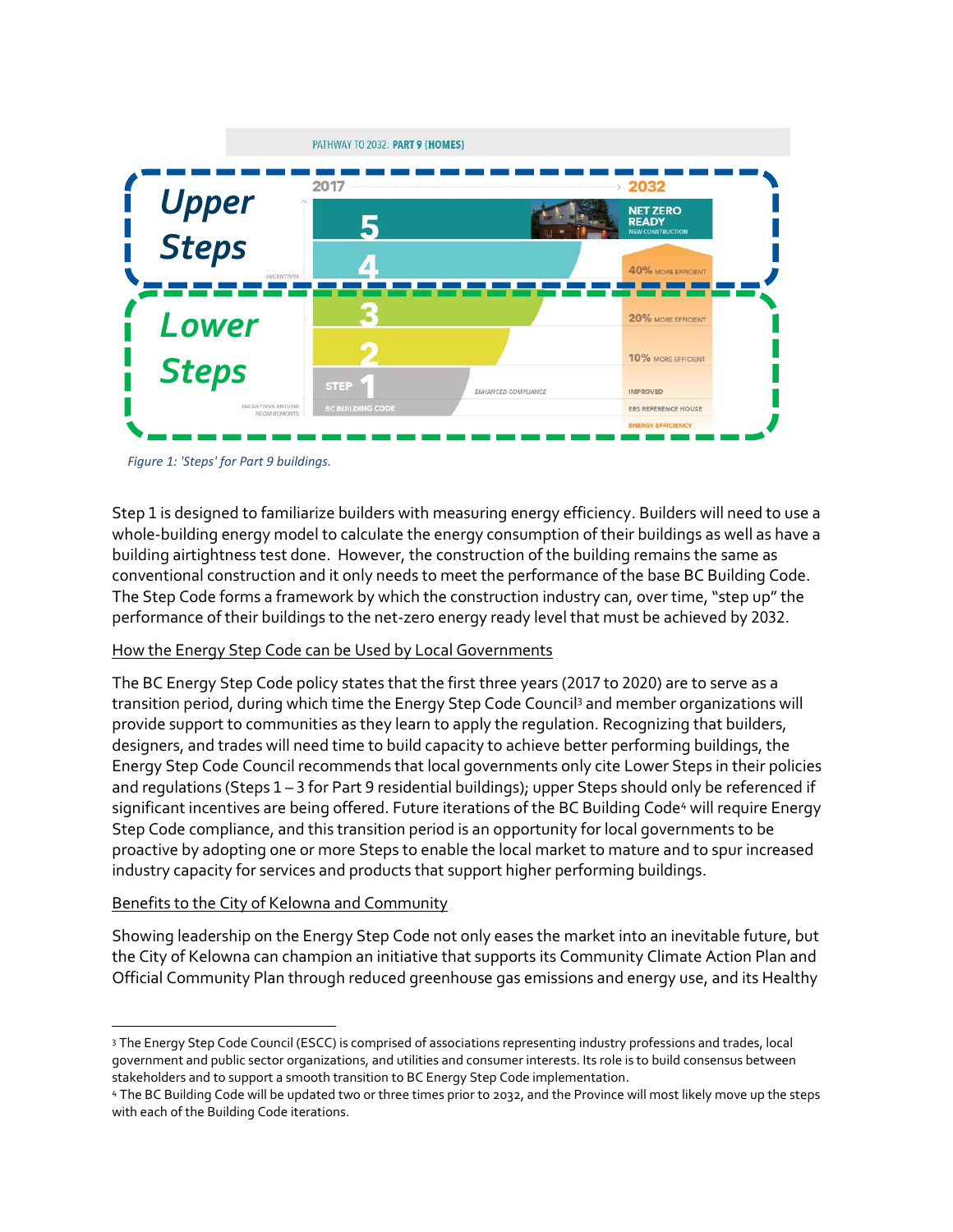Housing Strategy by supporting the creation of housing that results in lower utility bills for owners and occupants. Significant additional benefits are associated with higher performing buildings, including:

- Increased comfort Buildings with high performance building envelopes are more comfortable, with fewer drafts and more consistent temperatures near exterior windows and walls.
- Quieter homes Homes with better insulation and airtightness are quieter, with less external noise pollution entering the interior spaces.
- Improved indoor air quality Buildings constructed with performance in mind have balanced ventilation, delivering fresh air to occupants, while expelling stale air and excess moisture. This results in better indoor air quality and health outcomes for occupants, while reducing moisture related problems.
- Increased building durability and ease of maintenance: Buildings built to Energy Step Code requirements require a whole-systems approach, resulting in buildings with better performing building envelopes that manage moisture and increase durability, while also simplifying building heating and cooling systems. Durable buildings with simpler systems reduce the potential for expensive repairs as a building and its systems age.
- Regional economic development: The global green-building market is said to double every three years, with a value of the green building materials market expected to reach \$234 billion by 2019.<sup>5</sup> Since the BC Energy Step Code encourages high performance building envelopes, with many of the components manufactured locally – insulation, windows, a framing components – new local economic development opportunities await.
- Climate change adaptation: Buildings with better building envelopes are more adaptable to changing climates, remaining warmer in the winter and cooler in the summer.

## Costs to Energy Step Code Adoption

l

The BC-Housing-commissioned *Metrics Research Report (2017)<sup>6</sup>* is a comprehensive analysis of the energy, emissions and economic impacts relating to the BC Energy Step Code. It explores the impacts of Step Code adoption across the province's numerous climate zones and across a broad range of building archetypes, including both Part 3 and Part 9 buildings. The general cost implications across all climate zones in BC are summarized as such:

The research shows that meeting the requirements of the Lower Steps of the BC Energy Step Code involve only very modest construction premiums. **In most situations, builders can achieve the Lower Steps for less than a 2% construction cost premium above that of a home built to the requirements of the** *BC Building Code*. The construction cost premiums associated with Step 1 compliance is even smaller—just a small fraction of a percent (Metrics Research Report, 2017, p. 1).

The incremental capital costs associated with Step Code adoption for Part 9 buildings in Climate Zone 5, which Kelowna is in, are summarized in Attachment 1.

Accounts from the certified Energy Advisors working in the region suggest that airtightness practices utilized by many local builders are likely resulting in homes that already meet Lower Step requirements. Although these accounts are anecdotal, they are in keeping with a recent costing study commissioned

<sup>5</sup> "World Green Building Trends 2016, Developing Markets Accelerate Global Green Growth." World Green Building Council. 6 2017 Metrics Research Report: [https://www2.gov.bc.ca/assets/gov/farming-natural-resources-and-industry/construction](https://www2.gov.bc.ca/assets/gov/farming-natural-resources-and-industry/construction-industry/building-codes-and-standards/reports/bc_energy_step_code_metrics_research_report_full.pdf)[industry/building-codes-and-standards/reports/bc\\_energy\\_step\\_code\\_metrics\\_research\\_report\\_full.pdf](https://www2.gov.bc.ca/assets/gov/farming-natural-resources-and-industry/construction-industry/building-codes-and-standards/reports/bc_energy_step_code_metrics_research_report_full.pdf)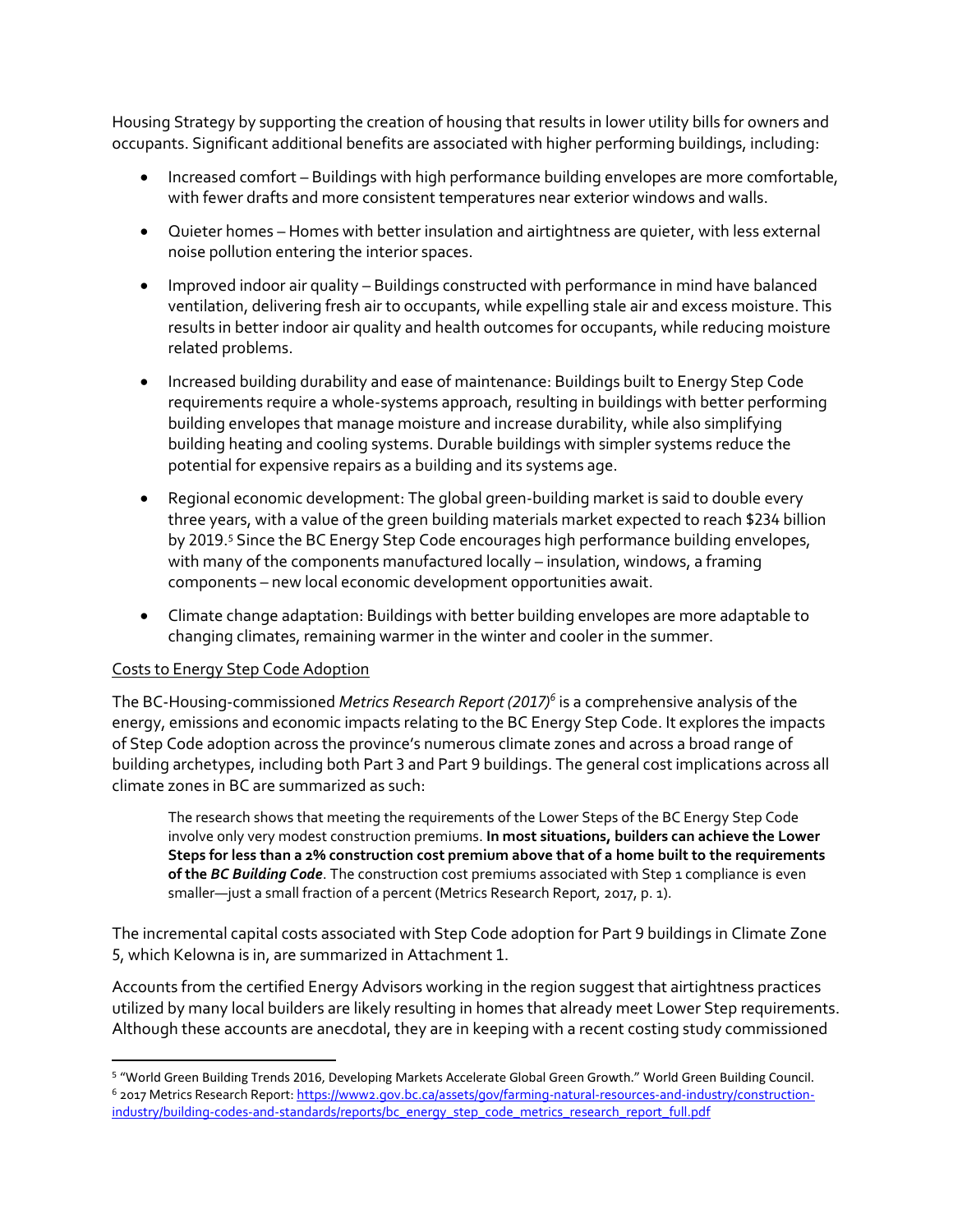by FortisBC. The preliminary results of this study suggest that for single family dwellings (both gas/electric and full electric) and townhomes (full electric), Lower Steps (1 & 2) in Climate Zone 5 can be satisfied with only small improvements to airtightness (to 3.0 air changes per hour) on a building built to the prescriptions found in the current BC Building Code; and townhomes (gas/electric) were shown to comply to Lower Steps (1 & 2) with only modest improvements to mechanical systems (an HRV was suggested) and airtightness (to 3.0 air changes per hour) on buildings constructed to the prescriptions found in the current BC Building Code.

# Early Stakeholder Engagement

Provincial policy provides guidance for the successful implementation of the BC Energy Step Code. This policy is summarized in the resource titled, *The BC Energy Step Code: A Best Practices Guide for Local Governments*, where it is suggested that local governments provide industry a minimum of six (6) months' notice before new or expanded requirements for Lower Steps are enforced to allow sufficient time to prepare for change.

Engagement to date has included:

- October 5<sup>th</sup>, 2017 Mo Bayat, Development Services Director, presented to the Canadian Home Builders Association on the BC Energy Step Code.
- $\bullet$  January 11<sup>th</sup>, 2018 the City participated in the BC Housing-sponsored Energy Step Code seminar in Kelowna, which was attended by roughly 150 participants, the majority of which are directly involved in the construction industry in the city.
- January 15<sup>th</sup>, 2018 the Community Energy Specialist joined Policy and Planning to develop an Energy Step Code implementation strategy for the City of Kelowna.
- January 15<sup>th</sup>, 2018 UDI hosted a Step Code roundtable discussion with industry and local government staff from the City of Kelowna, City of West Kelowna, District of Lake Country, District of Peachland and City of Vernon.

Since this time, the Community Energy Specialist has met with internal staff to explore incentives and regulations; regional municipalities to identify synergies for taking a regional approach to implementation; and with key stakeholders (UDI, CHBA-CO, Energy Advisors, ASTT-BC, Okanagan College, and a number of builders and designers) to gather feedback on concerns and to learn what supports industry needs for a smooth transition. The Community Energy Specialist is also part of the Provincial Energy Step Code Peer Network – a platform that allows local governments to share progress updates and best practices for implementation.

This first phase of engagement revealed a number of concerns regarding Step Code implementation, including:

- Concerns over additional building costs;
- Lack of technical training for builders, trades, and designers in achieving Step Code compliance;
- Insufficient Energy Advisor capacity; and
- The process of monitoring for compliance.

These are not unanticipated concerns, and the Energy Step Code Council has created (and continues to develop) a wide-range of tools and resources to help local governments and industry address the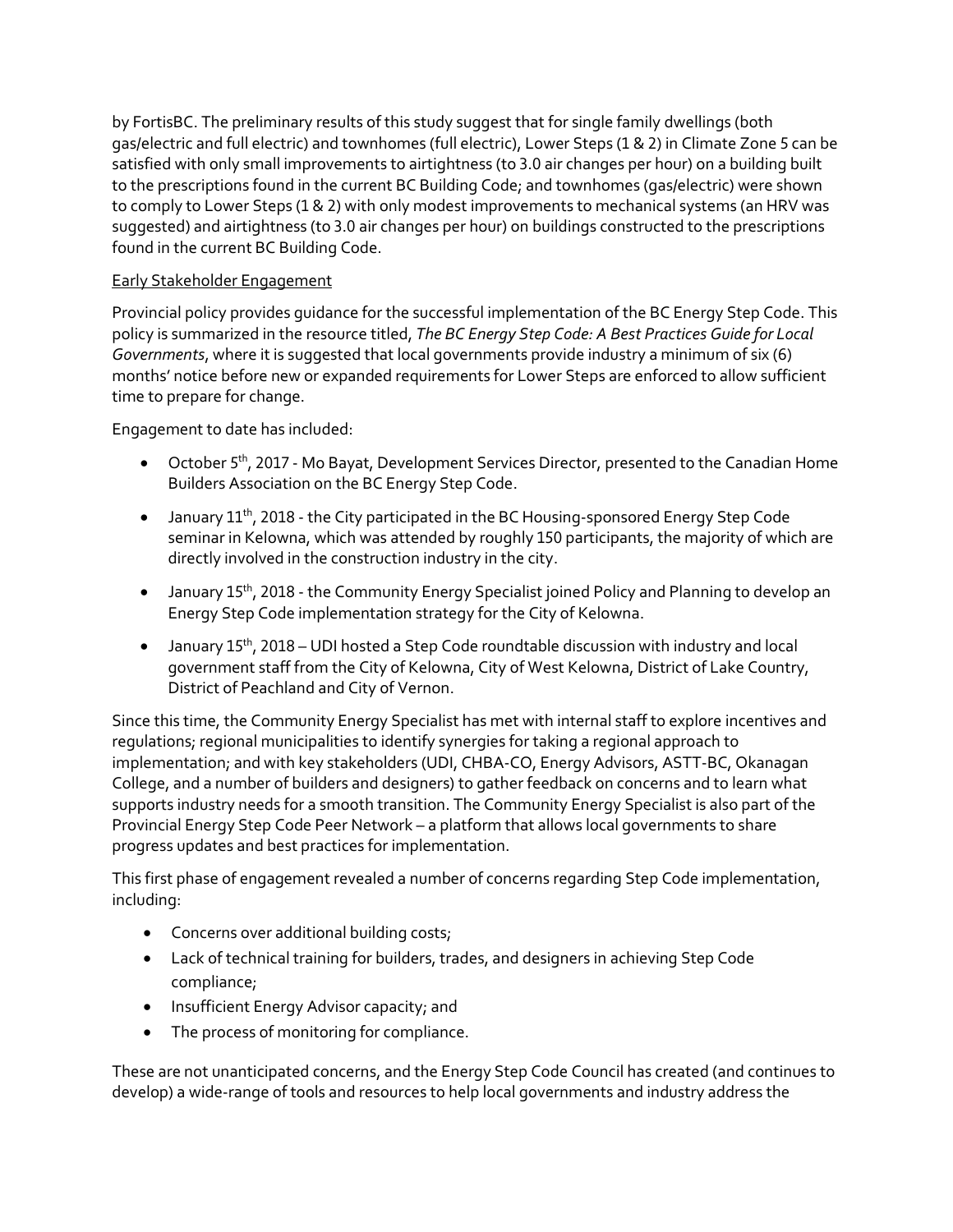challenges facing Energy Step Code implementation, and City staff intend on using these resources to the fullest extent possible to inform internal staff and the wider building community. City staff have also heard from stakeholders that a clear timeline at the local level is necessary to remove some of the uncertainty as it relates to preparing for the new requirements of the Energy Step Code, particularly in regards to investing in additional training or the hiring of additional staff. Taken together, an implementation timeline is proposed.

## Proposed Timeline

The proposed timeline reflects the current capacity of the local building industry to build to a higher standard, and it provides ample time for local government staff (planning department and building officials) and industry to prepare for new requirements. The April 1, 2019 implementation date, which would require that builders of Part 9 residential buildings (see Table 1 below) meet Step 1 of the Energy Step Code, provides City staff time to complete its engagement process, while giving industry and the City's internal departments a full year to prepare for the transition to the new Energy Step Code requirements. It is also in line with what other progressive regions are doing in the province (a full list of municipalities that have submitted their initial intent to consult is included in Attachment 2).

| Pt 9 Building Type           | April <sub>1</sub> ,<br>2019 | October<br>1,2020 | 2022              |
|------------------------------|------------------------------|-------------------|-------------------|
| $SFD/2/3/4$ -plex            | Step <sub>1</sub>            | Step 3            |                   |
| Carriage house               | Step <sub>1</sub>            | Step <sub>2</sub> | Step <sub>3</sub> |
| Townhouse/Low-rise apartment | Step <sub>1</sub>            | Step 3            |                   |

*Table 1: Preliminary Step Code Implementation Timeline for City of Kelowna*

#### Stakeholder Engagement

It is recommended that Council endorse a stakeholder engagement process to allow City staff to gather feedback on the proposed Energy Step Code implementation regime. This process will:

- Inform pertinent stakeholders (see Attachment 3) of the proposed policy timeline;
- Offer educational opportunities that will help support an understanding of the requirements needed to achieve compliance under the new system;
- Identify complementary supports for more energy efficient development; and
- Gather feedback on the tools and resources needed to support a smooth transition to Energy Step Code adoption.

Staff are proposing stakeholder engagement using online and in-person methods as well as a combination of targeted (e.g. workshop) and passive (e.g. advertising) information.

#### Next Steps

Following the stakeholder engagement process, City staff intends on returning to Council (anticipated for Summer 2018) to recommend a revision to the Building bylaw, adopting and requiring Step 1 of the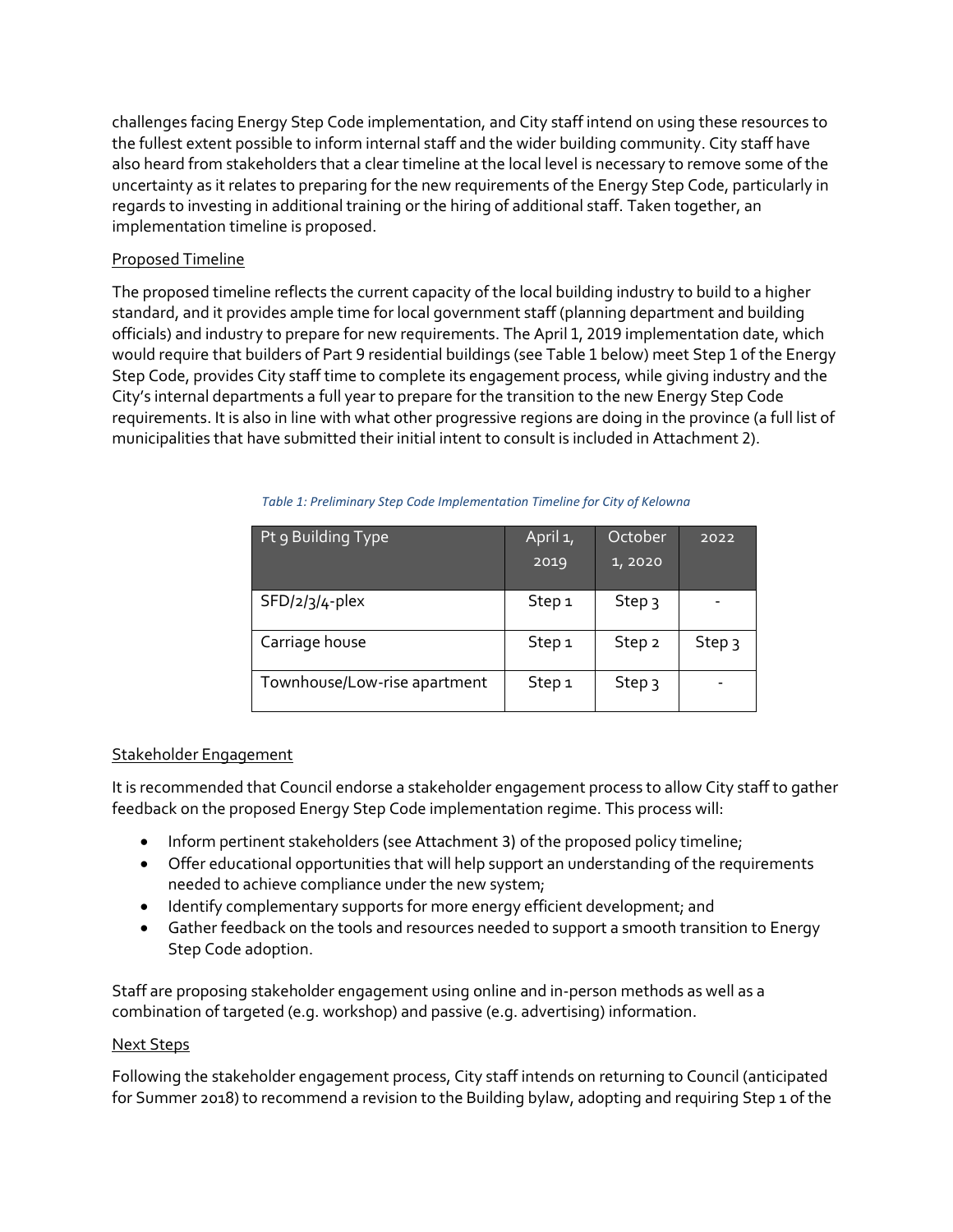Energy Step Code, beginning April 1, 2019. Additionally, an educational program to support a smooth transition to Energy Step Code adoption will be developed.

#### **Internal Circulation:**

Divisional Director, Community Planning and Strategic Investments Development Services Director Energy Program Manager Communications Advisor, Community Engagement

#### **Legal/Statutory Authority:**

To support energy conservation and greenhouse gas reduction objectives, Section 5 of the *Building Act* ("Unrestricted Matters") authorizes local governments in BC (except the City of Vancouver) to reference the *BC Energy Step Code* in their policies and bylaws, and may begin enforcing requirements as of December 15, 2017, subject to notification timelines.<sup>7</sup>

## **Existing Policy:**

*The City of Kelowna* has established a number of climate action goals and programs that are delivering on Council's commitment to low-carbon energy, including:

- OCP Objective 5.16. "Improve the energy efficiency and environmental performance of new buildings."
- OCP Objective 6.2. "Improve energy efficiency and reduce community greenhouse gas emissions."
- OCP Objective 6.2.1 The City of Kelowna will, in partnership with: senior governments; local residents and businesses; NGOs; external agencies; and utility providers, work towards reducing community greenhouse gas emissions by 33% (from 2007 levels) by 2020. (Please note that the City is currently updating this target as part of the Community Climate Action Plan update, slated for completion spring 2018).

Implementing the BC Energy Step Code will be recommended as part of the draft Community Climate Action Plan update.

## **Personnel Implications:**

 $\overline{\phantom{a}}$ 

The Community Energy Specialist is tasked with supporting the development of policies and programs that move the City of Kelowna towards a low carbon energy future. The main role priority of the Community Energy Specialist, as identified in the work plan established to align with FortisBC's Climate Action Partners program, is to develop an Energy Step Code implementation strategy to help achieve the goal of a low carbon energy future.

 $^7$  Local governments are required to give a minimum of 6 months between the time they notify the Building and Safety Standards Branch of their intent to consult and the referencing of Lower Steps in municipal policies or bylaws. The City of Kelowna submitted their Notice of Consultation on the BC Energy Step Code to the Building and Safety Standards Branch on January 22, 2018.